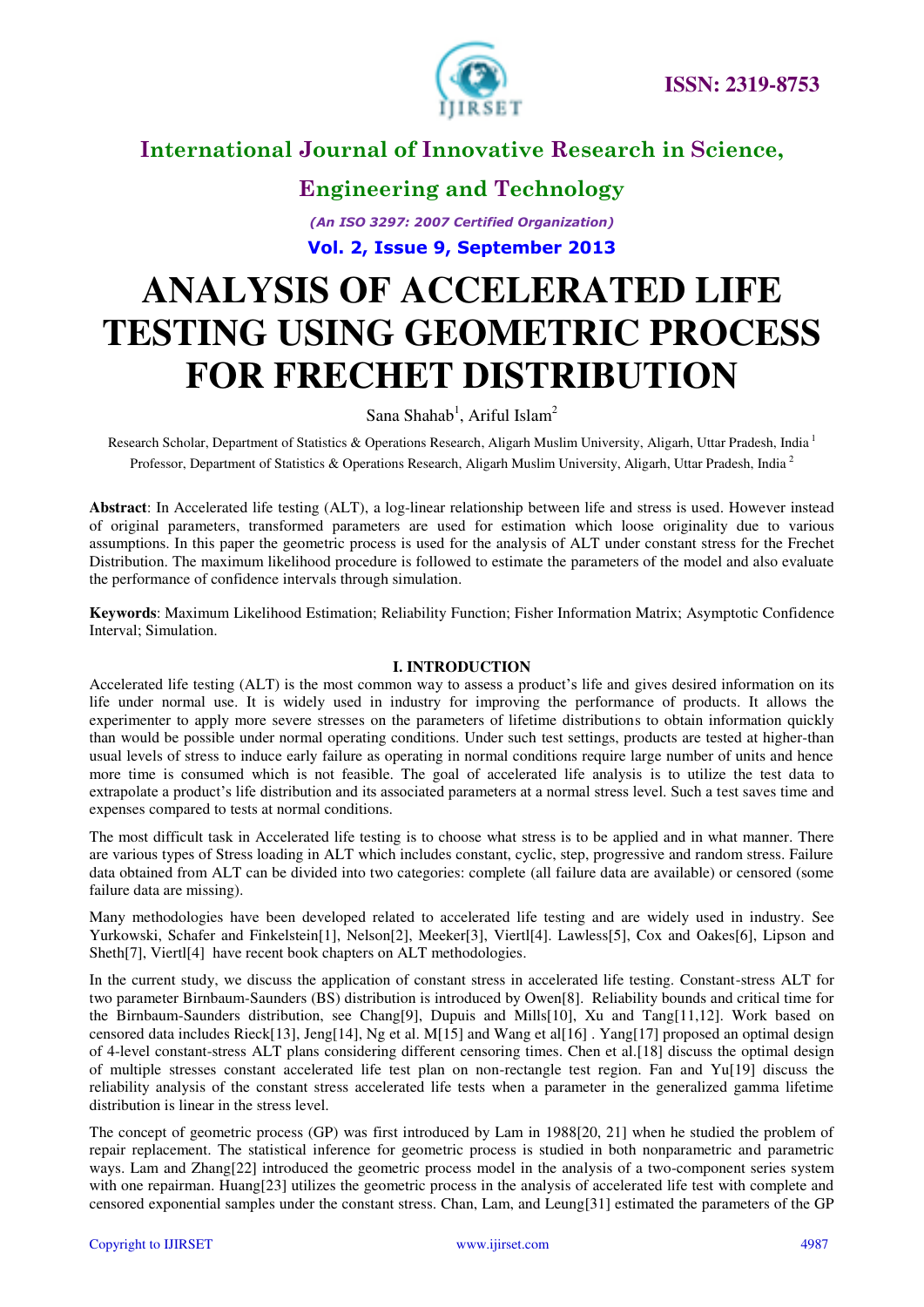

# **Engineering and Technology**

*(An ISO 3297: 2007 Certified Organization)* 

### **Vol. 2, Issue 9, September 2013**

with Gamma distribution by parametric methods including maximum likelihood method along with some nonparametric methods previously proposed by Lam. Chen[32] provided the Bayesian approach to the estimation of parameters in a GP with several popular life distributions including the exponential and lognormal distributions. Large amount of studies in maintenance problems and system reliability have shown that a geometric process model is a good and simple model for analysis of data with a single trend or with multiple trends. So far, there is no study that utilizes the geometric process in the analysis of accelerated life test with censored data.

In this paper, the geometric process is used for the Frechet distribution for constant stress with complete data. Constant stress is most simple and is also verified for some materials and products. It is also easy to maintain constant stress.

#### **II. THE MODEL AND TEST PROCEDURE**

#### A. *The geometric process*

A geometric process is a simple monotone process that was first introduced in 1988. It is a generalization of renewal process. It describe a stochastic process which is a sequence of independent non-negative random variables  $\{X_K, k=1,$ 2,... } such that the distribution function of  $X_n$  is  $(\lambda^{k-1}X_k)$ , where *a* is a positive constant and  $\{\lambda^{k-1}X_k\}$  forms a renewal process. If  $\lambda > 1$ , it is a decreasing geometric process and if  $\lambda < 1$ , it is an increasing geometric process. Then we consider a replacement model, as follows: the successive survival times of the system after repair form a decreasing geometric process or a renewal process while the consecutive repair times of the system constitute an increasing geometric process.

#### B. *The Frechet distribution*

The probability density function (pdf) of a two parameter Frechet distribution is given by:

$$
f(x/\alpha,\theta) = \alpha \theta^{\alpha}(x)^{-\alpha-1} e^{-\left(\frac{x}{\theta}\right)^{-\alpha}} \quad x > 0, \alpha > 0, \theta > 0 \tag{2.1}
$$

Where  $\alpha$  > 0 is the shape parameter and  $\theta$  > 0 is a scale parameter.



Fig. 1: Probability density function with different shape parameters

It is clear from Figure 1 that probability density function of the Frechet distribution can take different shapes.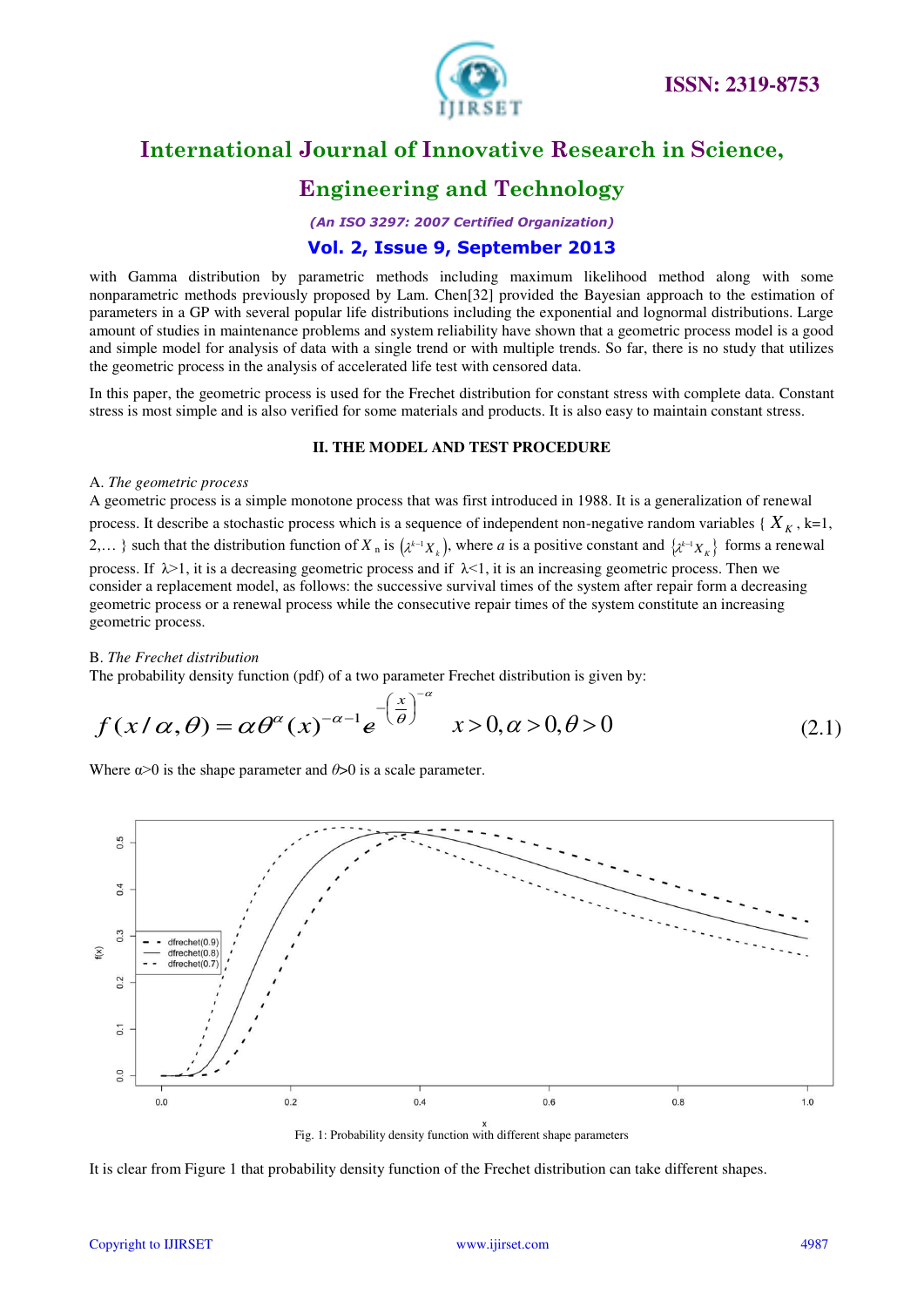

### **Engineering and Technology**

*(An ISO 3297: 2007 Certified Organization)*  **Vol. 2, Issue 9, September 2013**

Under any constant stress the failure time of a test unit follows a Frechet distribution with distribution function is given by

$$
F(x/\alpha, \theta) = e^{-\left(\frac{x}{\theta}\right)^{-\alpha}} \qquad x > 0 \tag{2.2}
$$

The survival function of the Frechet distribution takes the following form:

α

$$
S(x/\alpha, \theta) = 1 - e^{-\left(\frac{x}{\theta}\right)^{-\alpha}} \qquad x > 0 \tag{2.3}
$$

Where  $\alpha$ >0 is a shape parameter and  $\theta$ >0 is scale parameter.



Fig. 2: Cumulative distribution function with different shape parameters

#### C. *Assumptions and Test procedure*

The following assumptions are made:

- 1. Under any stress, the lifetime of test unit follows a Frechet distribution.
- 2. The scale parameter is a log-linear function of stress i.e.  $\theta_i = e^{a + bS_i}$  where a and b are unknown parameter.
- 3. Suppose that an accelerated life test under  $z_k$ ,  $k = 1, 2, \ldots$  , arithmetically increasing stress levels is performed. A random sample of  $N_i$ ,  $i = 1,2,3...n$  identical items is placed under each stress level which start to operate at the same time. Whenever an item fails, it is removed from the test and its observed failure time  $x_{ki}$ is recorded.
- 4. The shape parameter  $\alpha$  is constant.
- 5. Let random variables  $X_0, X_1, X_2, \dots, X_n$  denote the lifetimes under each stress level, where  $X_0$  denotes item's lifetime under the design stress at which items will operate ordinarily and sequence  $\{X_k, k = 0,1, \ldots, s\}$ forms a geometric process with ratio *λ*>0.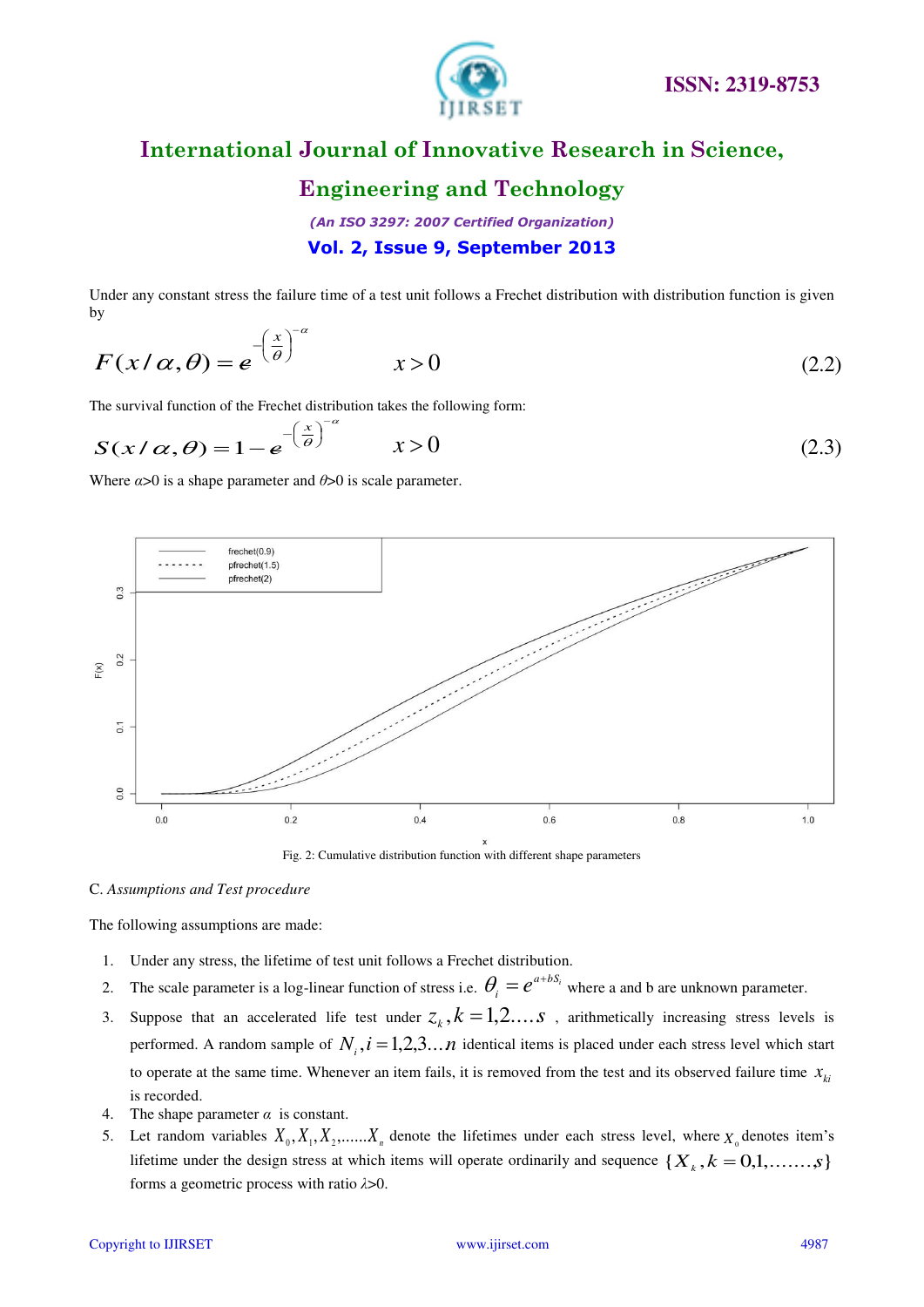

### **Engineering and Technology**

*(An ISO 3297: 2007 Certified Organization)*  **Vol. 2, Issue 9, September 2013**

The last assumption is the basic extension of this paper and the above 4 are commonly used in discussion of ALT. Based on the definition of geometric process, if density function  $X_0$  is  $f(x)$ , then the probability density function of

 $X_k$  will be given by  $\lambda^k f(\lambda^k x)$ .

Therefore, the probability density function (pdf) and cumulative distribution function of a product lifetime at the  $k<sup>th</sup>$ stress level are

$$
f_{x_k}(x/\alpha, \theta, \lambda) = \lambda^k \alpha \theta^{\alpha} (\lambda^k x)^{-\alpha - 1} e^{-\left(\frac{\lambda^k x}{\theta}\right)^{-\alpha}} \qquad x, \alpha, \theta, \lambda > 0
$$
 (2.4)

$$
F(x/\alpha, \theta) = e^{-\left(\frac{\lambda^k x}{\theta}\right)^{-\alpha}} \qquad x, \alpha, \theta, \lambda > 0 \qquad (2.5)
$$

The above equation states that lifetime under sequence of increasing stress level form a geometric process with ratio *λ*.

#### **III. MAXIMUM LIKELIHOOD ESTIMATION**

Many methods for estimating parameters exist but mainly maximum likelihood is used as it is easy to handle and gives the estimates of parameter with good statistical properties.

The likelihood function for the Frechet geometric process model based on the observed data in a total stress levels in accelerated life testing, can be written as

$$
L(\alpha, \theta, \lambda) = \prod_{k=1}^{s} \prod_{i=1}^{n} \lambda^k \alpha \theta^{\alpha} (\lambda^k x_{ki})^{-\alpha - 1} e^{-\left(\frac{\lambda^k x_{ki}}{\theta}\right)^{-\alpha}}
$$
(3.1)

Taking Log on both sides we get

$$
l = \sum \sum [k \log \lambda + \log \alpha + \alpha \log \theta - (\alpha + 1) \{ \log \lambda^k + \log x_{ki} \} - \left( \frac{\lambda^k x_{ki}}{\theta} \right)^{-\alpha} \} \tag{3.2}
$$

Partial derivative w.r.t.  $\lambda$ ,  $\alpha$  and  $\theta$  is given by

$$
\frac{\partial l}{\partial \alpha} = \frac{ns}{\alpha} + ns \ln \theta - n \ln \theta - n \sum_{k=1}^{s} \log \lambda^{k} - \sum_{k=1}^{s} \sum_{i=1}^{n} \log x_{ki} - \sum_{k=1}^{s} \sum_{i=1}^{n} \left( \frac{\lambda^{k} x_{ki}}{\theta} \right)^{-\alpha} \log \left( \frac{\lambda^{k} x_{ki}}{\theta} \right)
$$
(3.3)

$$
\frac{\partial l}{\partial \theta} = \frac{n s \alpha}{\theta} - \alpha \theta^{\alpha-1} \sum_{k=1}^{s} \sum_{i=1}^{n} (\lambda^k x_{ki})^{-\alpha}
$$
 (3.4)

$$
\frac{\partial l}{\partial \lambda} = \sum_{k=1}^{s} \frac{nk}{\lambda} - n(\alpha+1) \sum_{k=1}^{s} \frac{k}{\lambda} + \sum_{k=1}^{s} \sum_{i=1}^{n} \frac{\alpha k}{\lambda^{\alpha+1}} \left(\frac{x_{ki}}{\theta}\right)^{-\alpha}
$$
(3.5)

MLE's of  $\alpha$ ,  $\theta$  and  $\lambda$  can be obtained by solving the equations  $\frac{\partial U}{\partial \theta} = 0$  $\hat{o}$  $\partial$  $\alpha$  $\frac{dI}{dt} = 0$ ,  $\frac{\partial I}{\partial \theta} = 0$  $\hat{o}$  $\hat{o}$  $\theta$  $\frac{d}{d}$  = 0 and  $\frac{\partial l}{\partial x}$  = 0  $\hat{o}$  $\partial$  $\lambda$ *l*

Since the non -linear equations (3.3), (3.4) and (3.5) are in closed form, a numerical method, such as Newton-Rasphson method must be used to solve the equations. Thus once the values of *α* and *θ* are obtained, an estimate of *λ* can be obtained from equation (3.5).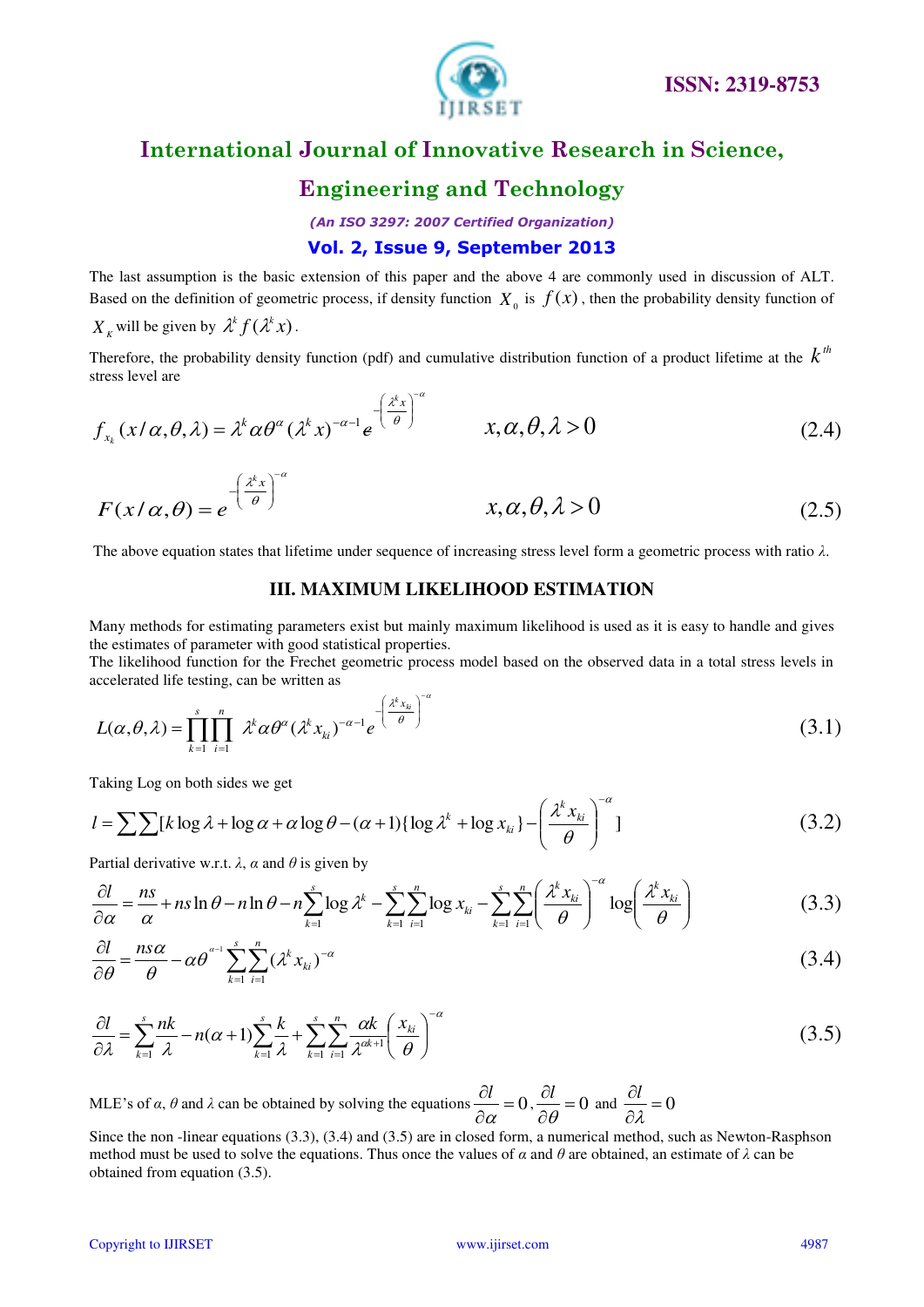

### **Engineering and Technology**

*(An ISO 3297: 2007 Certified Organization)* 

### **Vol. 2, Issue 9, September 2013**

#### **IV. FISHER INFORMATION MATRIX & ASYMPTOTIC CONFIDENCE INTERVAL**

#### A. *Fisher Information Matrix*

The Fisher information matrix is obtained by taking the expected value of second and mixed partial derivatives of log( L) with respect to *α*, *θ* and *λ*. Unfortunately the exact mathematical expression for the expectation is very difficult to find. So, it can be approximated to the negative of second and mixed derivatives of the natural logarithm of the likelihood function evaluated at the MLE. The asymptotic Fisher Information matrix is given by:

$$
F = \begin{bmatrix} -\frac{\partial^2 l}{\partial \alpha^2} & -\frac{\partial^2 l}{\partial \alpha \partial \theta} & -\frac{\partial^2 l}{\partial \alpha \partial \lambda} \\ -\frac{\partial^2 l}{\partial \alpha \partial \theta} & -\frac{\partial^2 l}{\partial \theta^2} & -\frac{\partial^2 l}{\partial \theta \partial \lambda} \\ -\frac{\partial^2 l}{\partial \lambda \partial \alpha} & -\frac{\partial^2 l}{\partial \lambda \partial \theta} & -\frac{\partial^2 l}{\partial \lambda^2} \end{bmatrix}
$$
(4.1)

Elements of Fisher Information Matrix are as follows:

$$
\frac{\partial^2 l}{\partial \alpha^2} = -\frac{ns}{\alpha^2} - \sum_{k=1}^s \sum_{i=1}^n \left( \frac{\lambda^k x_{ki}}{\theta} \right)^{-2\alpha} \left( \log \left( \frac{\lambda^k x_{ki}}{\theta} \right) \right)^2 \tag{4.2}
$$

$$
\frac{\partial^2 l}{\partial \theta^2} = -\frac{ns\alpha}{\theta^2} + \alpha(\alpha - 1) \sum_{k=1}^s \sum_{i=1}^n \frac{\theta^{\alpha - 2}}{(\lambda^k x_{ki})^\alpha}
$$
(4.3)

$$
\frac{\partial^2 l}{\partial \lambda^2} = -\frac{n}{\lambda^2} \sum_{k=1}^s k + n(\alpha+1) \sum_{k=1}^s \frac{k}{\lambda} - \alpha \theta^\alpha \sum_{k=1}^s \sum_{i=1}^n \frac{k x_{ki}^{-\alpha} (\alpha k + 1)}{\lambda^{\alpha k + 2}}
$$
(4.4)

$$
\frac{\partial^2 l}{\partial \theta \partial \alpha} = \frac{\partial^2 l}{\partial \alpha \partial \theta} = \frac{ns}{\theta} + \sum_{k=1}^s \sum_{i=1}^n \frac{\alpha \theta^{\alpha-1}}{(\lambda^k x_{ki})^\alpha} \log \left( \frac{\lambda^k x_{ki}}{\theta} \right) - \frac{1}{\theta} \left( \frac{\lambda^k x_{ki}}{\theta} \right)^{-\alpha}
$$
(4.5)

$$
\frac{\partial^2 l}{\partial \lambda \partial \alpha} = \frac{\partial^2 l}{\partial \alpha \partial \lambda} = -\sum_{k=1}^s \frac{k n \lambda^{k-1}}{\lambda^k} - \sum_{k=1}^s \sum_{i=1}^n \left(\frac{x_{ki}}{\theta}\right)^{-\alpha} \frac{\alpha k}{\lambda^{\alpha k+1}} \log\left(\frac{\lambda^k x_{ki}}{\theta}\right) + \sum_{k=1}^s \sum_{i=1}^n \frac{k}{\lambda} \left(\frac{\lambda^k x_{ki}}{\theta}\right)^{-\alpha} \tag{4.6}
$$

$$
\frac{\partial^2 l}{\partial \theta \partial \lambda} = \frac{\partial^2 l}{\partial \lambda \partial \theta} = \frac{\alpha^2 \theta^{\alpha - 1}}{\lambda} \sum_{k=1}^s \sum_{i=1}^n \left( \frac{1}{x_{ki} \lambda^k} \right)^{\alpha}
$$
(4.7)

Copyright to IJIRSET www.ijirset.com 4987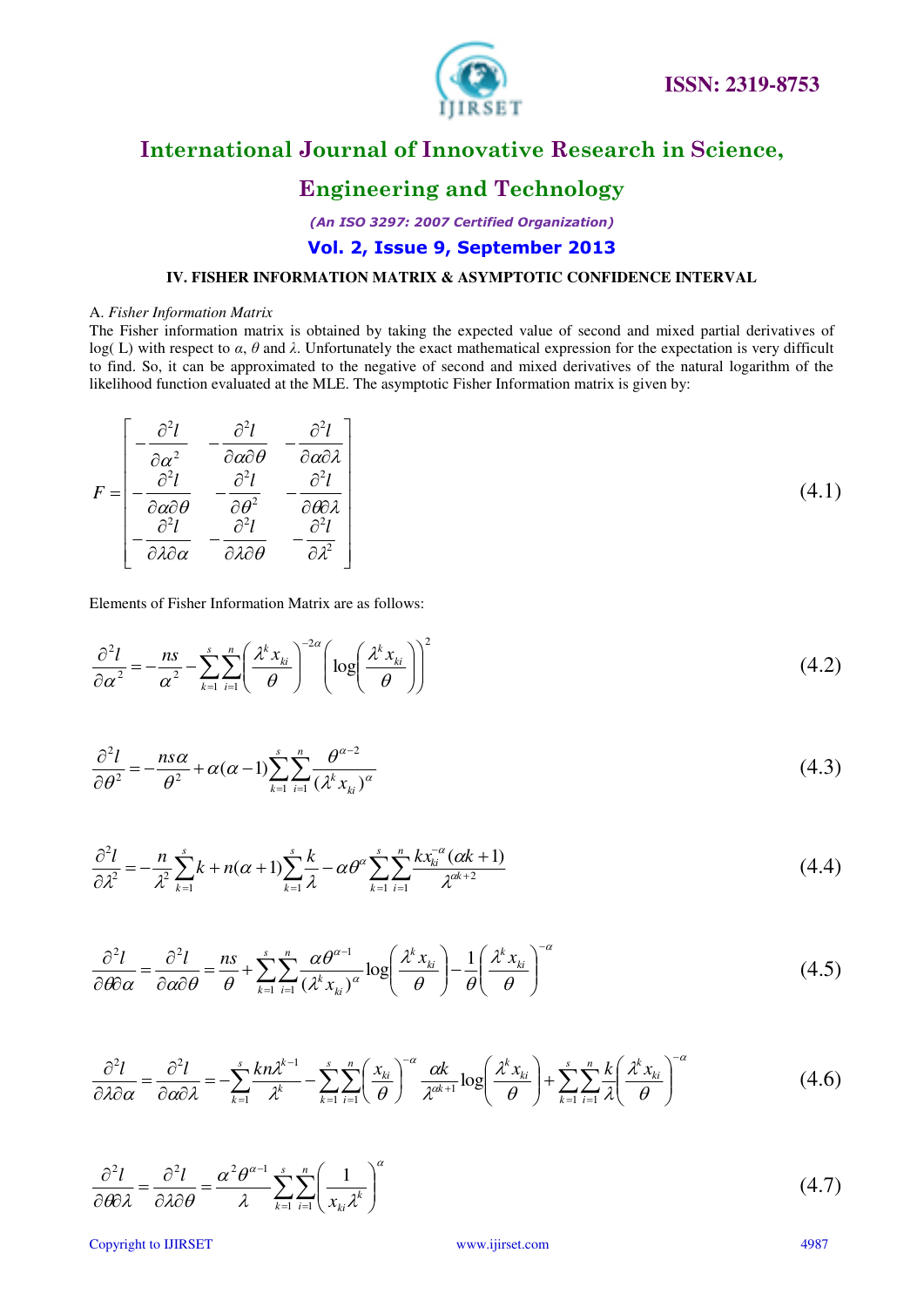

### **Engineering and Technology**

*(An ISO 3297: 2007 Certified Organization)*  **Vol. 2, Issue 9, September 2013**

Now the variance-covariance matrix can be written as

$$
F = \begin{bmatrix} -\frac{\partial^2 l}{\partial \alpha^2} & -\frac{\partial^2 l}{\partial \alpha \partial \theta} & -\frac{\partial^2 l}{\partial \alpha \partial \lambda} \\ -\frac{\partial^2 l}{\partial \alpha \partial \theta} & -\frac{\partial^2 l}{\partial \theta^2} & -\frac{\partial^2 l}{\partial \theta \partial \lambda} \\ -\frac{\partial^2 l}{\partial \lambda \partial \alpha} & -\frac{\partial^2 l}{\partial \lambda \partial \theta} & -\frac{\partial^2 l}{\partial \lambda^2} \end{bmatrix} = \begin{bmatrix} AVar(\hat{\alpha}) & ACov(\hat{\alpha}\hat{\theta}) & ACov(\hat{\alpha}\hat{\lambda}) \\ ACov(\hat{\theta}\hat{\alpha}) & AVar(\hat{\theta}) & ACov(\hat{\theta}\hat{\lambda}) \\ ACov(\hat{\lambda}\hat{\alpha}) & ACov(\hat{\lambda}\hat{\theta}) & AVar(\hat{\lambda}) \end{bmatrix}
$$
(4.8)

#### B. *Confidence Interval*

One of the most confusing concepts to a novice reliability engineer is estimating the precision of an estimate. The exact distributions of MLEs of the unknown parameters  $(\alpha, \theta, \lambda)$  cannot be obtained due to complexity which leads to the use of confidence intervals. The asymptotic confidence interval for  $\alpha$ ,  $\Theta$  and  $\lambda$  are given by following equations:

$$
\left[\hat{\alpha} \pm Z_{1-\frac{\phi}{2}}(SE(\hat{\alpha}))\right], \left[\hat{\theta} \pm Z_{1-\frac{\phi}{2}}(SE(\hat{\theta}))\right] \text{ and } \left[\hat{\lambda} \pm Z_{1-\frac{\phi}{2}}(SE(\hat{\lambda}))\right]
$$

#### **V. SIMULATION STUDY**

Simulation of data is the initial task for studying different properties of parameters. A simulation is an attempt to model a hypothetical situation to study how a function works. By changing variables in the simulation, predictions may be made about the behaviour of the function. To conduct a simulation study first a sample is generated for a Uniform distribution from R function runif() and then by transformation of equation(2.5),  $x_{ki}$   $k=1, 2, 3, \ldots, 1, i=1, 2,$ 3,...............*n* is obtained for *n*=20, 60, 80, 120 & 200. The initial values of the parameters are chosen to be α=0.2, θ=8 and  $\lambda=10$ , and number of stress levels are chosen as  $s=2$  and 4. By using maxNR() function of R we can calculate functional value, ML estimates, gradient and Hessian. The functions maxNR, maxBFGSR, and maxBHHH can work with constant parameters and related changes of parameter values. Constant parameters are useful if a parameter value is converging toward the boundary of support, or for testing. One way is to put fixed to non-NULL, specifying which parameters should be treated as constants

The performance of the estimates can be evaluated through some measures of accuracy which are mean squared error (MSE) and mean absolute error (MAE). The comparison criteria we used are described as follows:

#### A. *Mean Square Error*

The mean square error (MSE) measures the deviation between the predicted values with the actual observations, and is defined as:

$$
MSE = \frac{\sum_{i=1}^{n} (m(t_i) - m_i)^2}{n}
$$

Where n is the number of observation.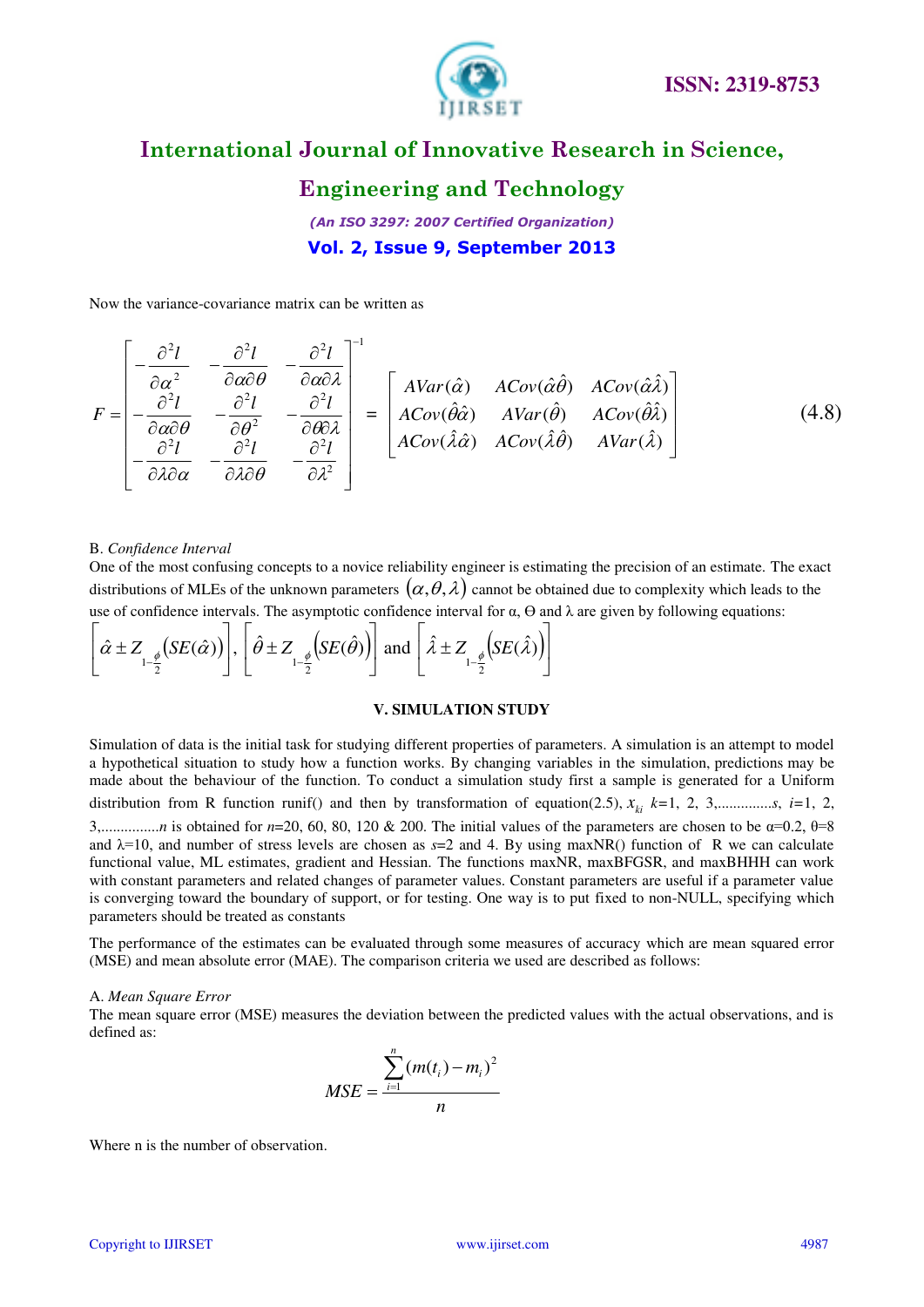

### **Engineering and Technology**

*(An ISO 3297: 2007 Certified Organization)* 

### **Vol. 2, Issue 9, September 2013**

#### B. *Mean Absolute Error*

The mean absolute error (MAE) is similar to MSE, but the way of measuring the deviation is by the use of absolute value. It is defined as.

$$
MSE = \frac{\sum_{i=1}^{n} |m(t_i) - m_i|}{n}
$$

Where n is the number of observation

The lesser the values of MSE and MAE, better will be the estimated results. Further the coverage rate of 95% & 99% asymptotic confidence intervals is also calculated. The details are summarized in Table 1 and Table 2.

#### **Table 1 Simulation results based on complete data from GP Frechet with α=0.2, θ=8, λ=10 and s=2**

| n   | <b>Parameters</b> | <b>MLE</b> | <b>Iteration</b> | <b>Functional</b> | <b>Variance</b> | <b>MSE</b> | <b>MAE</b> | <b>Confidence Interval</b>    | <b>Confidence Interval</b>     |
|-----|-------------------|------------|------------------|-------------------|-----------------|------------|------------|-------------------------------|--------------------------------|
|     |                   |            |                  | Value             |                 |            |            | Coverage $(95\%)$             | Coverage $(99\%)$              |
|     | Alpha             | 0.197611   |                  |                   | 5.406269e-06    | 0.0544950  | 0.2946431  | (0.1930542, 0.2021688)        | (0.1916126, 0.2036104)         |
| 20  | Theta             | 0.044053   | 9                | $-149741$         | 4.396670e-07    | 0.2883490  | 0.4310914  | (0.04275384, 0.04535308)      | (0.04234273, 0.04576419)       |
|     | Lambda            | 4.900806   |                  |                   | 5.583879e-04    | 0.1156412  | 0.1988324  | (4.854491, 4.947122)          | (4.83984.4.961772)             |
|     | Alpha             | 0.002662   |                  |                   | 4.797012e-12    | 0.0000051  | 0.0016018  | (0.002658664, 0.00266725)     | (0.002657306, 0.002668608)     |
| 60  | Theta             | 4.413278   |                  | -8968097477       | 5.840316e-08    | 0.0002055  | 0.0101389  | (4.412805, 4.413752)          | (4.412655, 4.413902)           |
|     | Lambda            | 11.663283  |                  |                   | 1.212240e-08    | 0.0006801  | 0.0184414  | (11.66307.11.6635)            | (11.663.11.66357)              |
|     | Alpha             | 0.0000735  |                  |                   | 2.375783e-15    | 0.0000888  | 0.0056173  | 7.344655e-05.7.363761e-05)    | $(7.341633e-05, 7.366783e-05)$ |
| 80  | Theta             | 9.168872   |                  | $-1.262195e+13$   | 3.920588e-11    | 0.0044097  | 0.0466776  | (9.16886, 9.168884)           | (9.168856.9.168888)            |
|     | Lambda            | 11.729240  |                  |                   | 7.833306e-12    | 0.0116230  | 0.0656546  | (11.72923.11.72925)           | (11.72923, 11.72925)           |
|     | Alpha             | 0.002108   |                  |                   | 1.951471e-12    | 0.0003081  | 0.0115204  | (0.002104449, 0.002109925)    | (0.002103583, 0.002110791)     |
| 120 | Theta             | 9.168966   |                  | -16858952905      | 2.841237e-08    | 0.0115606  | 0.0708173  | (9.168635, 9.169296)          | (9.168531, 9.1694)             |
|     | Lambda            | 11.738542  |                  |                   | 5.883658e-09    | 0.0387176  | 0.1296119  | (11.73839, 11.73869)          | (11.73834, 11.73874)           |
|     | Alpha             | 0.000026   |                  |                   | 2.756789e-15    | 0.0000332  | 0.0029106  | $(2.581121e-05,2.601703e-05)$ | $(2.577866e-05, 2.604958e-05)$ |
| 20  | Theta             | 9.177554   |                  | $-8.140967e+12$   | 5.496743e-11    | 0.0013684  | 0.0186659  | (9.177539.9.177569)           | (9.177535.9.177573)            |
|     | Lambda            | 11.704560  |                  |                   | .104800e-11     | 0.0045254  | 0.0339566  | 11.70455.11.70457)            | (11.70455.11.70457)            |

**Table 2 Simulation results based on complete data from GP Frechet with α=0.2, θ=8, λ=10 and s=4**

| n   | <b>Parameters</b> | <b>MLE</b> | <b>Iteration</b> | Functional      | Variance     | <b>MSE</b> | <b>MAE</b> | <b>Confidence Interval</b>     | <b>Confidence Interval</b>     |
|-----|-------------------|------------|------------------|-----------------|--------------|------------|------------|--------------------------------|--------------------------------|
|     |                   |            |                  | Value           |              |            |            | Coverage $(95\%)$              | Coverage $(99\%)$              |
|     | Alpha             | 0.0072285  |                  |                 | 9.868677e-13 | 0.0005880  | 0.0146844  | (0.007226545, 0.007230439)     | (0.007225929, 0.007231055)     |
| 20  | Theta             | 4.1066068  | 9                | -7163313829     | 1.597182e-09 | 0.3094604  | 0.3438449  | (4.106528, 4.106685)           | (4.106504, 4.10671)            |
|     | Lambda            | 10.827578  |                  |                 | 1.519776e-09 | 0.0204950  | 0.1258608  | (10.8275, 10.82765)            | (10.82748, 10.82768)           |
|     | Alpha             | 0.0214327  |                  |                 | 3.310005e-13 | 0.0004715  | 0.0186248  | (0.0214315, 0.02143376)        | (0.02143115, 0.02143411)       |
| 60  | Theta             | 3.5242816  |                  | -78150089474    | 8.680391e-11 | 0.2080680  | 0.4016367  | (3.524263, 3.5243)             | (3.524258, 3.524306)           |
|     | Lambda            | 9.8777734  |                  |                 | 1.246096e-10 | 0.9168920  | 0.8681222  | (9.877751, 9.877795)           | (9.877745, 9.877802)           |
|     | Alpha             | 0.0000729  |                  |                 | 1.547742e-18 | 0.0006080  | 0.0122025  | $(7.288885e-05, 7.289373e-05)$ | $(7.288808e-05, 7.28945e-05)$  |
| 80  | Theta             | 8.5618070  |                  | $-3.09418e+13$  | 3.508349e-12 | 0.0050186  | 0.0351097  | (8.561803, 8.561811)           | (8.561802, 8.561812)           |
|     | Lambda            | 10.099640  |                  |                 | 3.310717e-13 | 0.0180159  | 0.0667284  | (10.9964, 10.9964)             | (10.9964, 10.9964)             |
|     | Alpha             | 0.0000581  |                  |                 | 2.947480e-19 | 0.0006516  | 0.0167205  | $(5.806878e-05, 5.80709e-05)$  | $(5.806844e-05, 5.807124e-05)$ |
| 120 | Theta             | 8.5612880  |                  | $-5.470777e+13$ | 2.076298e-12 | 0.0053273  | 0.0479503  | (8.561285, 8.561291)           | (8.561284, 8.561292)           |
|     | Lambda            | 11.000410  |                  |                 | 1.972230e-13 | 0.0195275  | 0.0921622  | (11.00041, 11.00041)           | (11.00041, 11.00041)           |
|     | Alpha             | 0.0197678  |                  |                 | 4.308281e-13 | 0.0258063  | 0.0752017  | (0.01976655, 0.01976913)       | (0.01976615, 0.01976953)       |
| 200 | Theta             | 2.4200395  | 12               | -44158638955    | 3.478106e-11 | 0.2378319  | 0.3913841  | (2.420028, 2.420051)           | (2.420024, 2.420055)           |
|     | Lambda            | 7.2776506  |                  |                 | 1.154871e-10 | 0.8534065  | 0.2353123  | (7.27763, 7.277672)            | (7.277623, 7.277678)           |

#### **VI. CONCLUSION**

In this study, we introduced the geometric model for the analysis of accelerated life testing under constant stress when the life data are from a Frechet distribution .Geometric process model is a better choice as a reason of its simple nature, since it doesn't require a log- linear function of life and stress to reparameterize the original parameter.The MLEs, MSEs and MAEs of the model parameters were obtained. Based on the asymptotic normality, the 95% and 99% confidence intervals of the model parameters were also obtained.

Results in Table 1 and 2 indicate that the estimation of  $\alpha$  and  $\lambda$  are more appropriate than  $\theta$ . The proposed estimator  $\hat{\theta}$ is consistently smaller than the true value of  $\theta$  which means we tend to overestimate the mean lifetime of product at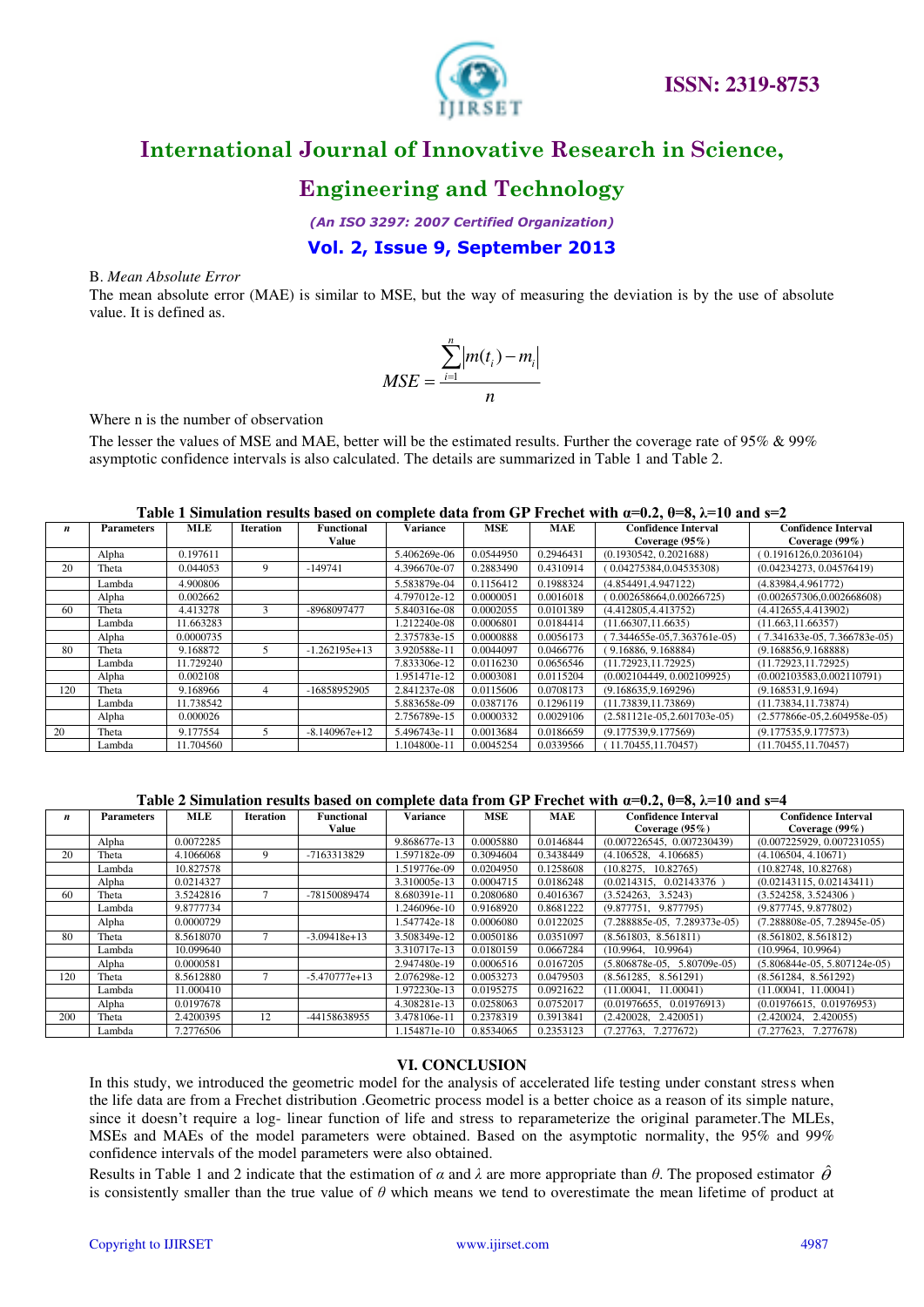

# **Engineering and Technology**

*(An ISO 3297: 2007 Certified Organization)* 

### **Vol. 2, Issue 9, September 2013**

normal stress level. The result shows that when sample size increases, the variability of MLE becomes smaller and the confidence interval becomes narrower. For few cases confidence interval is précised to single value i.e. we get the exact value of estimators.

The results in Table 2 indicate that most of the estimates from the geometric process model match the values obtained by the log linear model. It is seen that when the sample size and number of stress levels are relatively small, some of the estimates obtained by geometric process model have a smaller mean square error and absolute square error than that obtained by the log linear model.From these results it may be concluded that the present model works well under complete data.

#### **REFERENCES**

[1]. Yurkowski, W., Schafer, R. E., and Finkelstein, Accelerated *Testing Technology, Rome Air Development Center Tech.Rep.*, (1967),pp. 67-420. [2]. Nelson, W.B., *Analysis of Accelerated Life Test Data with a Mix of Failure Modes by Maximum Likelihood*, General Electric Co. Corp. Research & Development Tis Report",(1974), pp. 74-160.

[3]. Meeker, Jr., W.Q., *Bibliography on Accelerated Testing, Statistics Univ., lowa State Univ., Ames, IA 50011*,vol. 515, (1974), pp.294-5336.

[4]. Viertl,R., *Statistical Methods in Accelerated Life Testing, Vandenhoeck & Ruprecth,Gottingen*, (1988).

[5]. Lawless,J.F., *Statistical Models and Methods for Lifetime Data, Wiley,New York*, (1982).

[6]. Cox, D.R., and Oakes, D., *Analysis of Survival Data, Methuen(Chapman and Hall), New York*, (1984).

[7]. Lipson, C., and Sheth, N. C., *Statistical Design and Analysis of Engineering Experiments*, McGraw-Hill, New York, (1973).

[8] .W. J. Owen , *Accelerated test models using the Birnbaum-Saunders distribution*, Ph.D. Thesis, Department of statistics, Faculty of Science,

University of South Carolina, U.S.A", (1997).

[9]. D. S. Chang, L. C. Tang, *Reliability bounds and critical time for the Birnbaum-Saunders distribution, IEEE Transactions on Reliability*, vol.42, (1993).,pp. 464-469.

[10]. D. J. Dupuis, J. E. Milles, *Robust estimation of the Birnbaum-Saunders distribution, IEEE Transactions on Reliability*, vol. 47, (1998)., pp.88- 95.

[11]. A. Xu, Y. Tang, *Bayesian analysis of Birnbaum-Saunders distribution with partial information, Computational Statistics and Data Analysis*, vol.55, (2011).,pp. 2324-2333.

[12] A. Xu, Y. Tang, Reference *analysis for Birnbaum-Saunders distribution,Computational Statistics and Data Analysis*, vol. 54, (2010), pp. 185- 192.

[13]. J. R. Rieck, *Parametric estimation for the Birnbaum-Saunders distribution based on symmetrically censored samples, Communications in Statistics – Theory and Methods*,vol. 24, (1995), pp. 1721-1736.

[14]. S.L. Jeng, *Inference for the fatigue life model based on the Birnbaum-Saunders Distribution, communications in statistics – simulation and computation*, vol. 32, (2003), pp. 43-60.

[15]. H. K. Ng, D. Kundu and, N. Balakrishnan , *Point and interval estimation for the Two-parameters Birnbaum-Saunders distribution based on type-II censored samples, Computational Statistics and Data Analysis*, vol. 50, (2006),pp. 3222-3242.

[16]. Z. Wang, A.F. Desmond and X. Lu, *Modified censored moment estimation for the two- parameter Birnbaum-Saunders distribution, Computational Statistics and Data Analysis*, vol. 50, (2006), pp. 1033-1051

[17]. Yang, G. B., *Optimum constant-stress accelerated life-test plans, IEEE Transactions on Reliability*, vol. 43, no. 4, (1994), pp. 575-581

[18]. Chen, W., Gao, L., Liu, J., Qian, P. and Pan, J., *Optimal design of multiple stress constant accelerated life test plan on non-rectangle test region*, Chinese Journal of Mechanical Engineering, vol. 25, no. 6, (2012), pp. 1231-1237,

[19]. Fan, T. H. and Yu, C. H., *Statistical Inference on Constant Stress Accelerated Life Tests under Generalized Gamma Lifetime Distributions*, Quality and Reliability Engineering International, (2012),

[20]. Islam, A. and Ahmad, N., *Optimal design of accelerated life tests for the Weibull distribution under periodic inspection and type I censoring*, Microelectronics Reliability, vol. 34, no. 9, (1994), pp. 1459-1468,

[21]. Ahmad, N. and Islam, A., Optimal *accelerated life test designs for Burr type XII distributions under periodic inspection and type I censoring*, Naval Research Logistics, vol. 43, (1996), pp. 1049-1077,

[22]. Lam, Y. and Zhang, Y*. L., Analysis of a two-component series system with a geometric process model*, Naval Research Logistics, vol. 43, no. 4, (1996), pp. 491-502

[23]. Huang, S., *Statistical inference in accelerated life testing with geometric process model*, Master's thesis, San Diego State University, (2011),

[24]. Pan, Z., N. *Balakrishnan, and Quan Sun, Bivariate constant-stress accelerated degradation model and inference*, Communications in Statistics-Simulation and Computation, vol. 40, no. 2, (2011), 247–257,

[25]. Watkins, A.J. and John, A.M., *On constant stress accelerated life tests terminated by Type II censoring at one of the stress levels*, Journal of Statistical Planning and Inference, vol. 138, no. 3, (2008), pp 768-786,

[26]. Ahmad, N., Islam, A. and Salam, A., *Analysis of optimal accelerated life test plans for periodic inspection: The case of exponentiated Weibull failure model*, International Journal of Quality & Reliability Management, vol. 23, no. 8, (2006), pp. 1019-1046

[27]. Ahmad, N., *Designing Accelerated Life Tests for Generalized Exponential Distribution with Log-linear Model*, International Journal of

Reliability and Safety, vol. 4, no. 2/3, (2010), pp. 238-264, [28]. Lam, Y., *Geometric process and replacement problem, Acta Mathematicae Applicatae Sinica*, vol. 4, no. 4, (1988), pp. 366-377 [29]. Zhang, Y. L. (2008): *A geometrical process repair model for a repairable system with delayed repair, Computers and Mathematics with* 

*Applications*, vol. 55, no. 8, (2008), pp. 1629-1643, [30]. Kamal, M., Zarrin, S., Saxena, S. and Islam, A., *Weibull Geometric Process Model for the Analysis of Accelerated Life Testing with Complete* 

*Data*, International Journal of Statistics and Applications, vol. 2, no. 5, (2012), pp. 60-66,

[31]. J. S. Chan, Y. Lam, AND D. Y. Leung, *Statistical inference for geometric processes with gamma distributions, Computational Statistics and Data Analysis*,vol. 47, (2004), pp. 565–581.